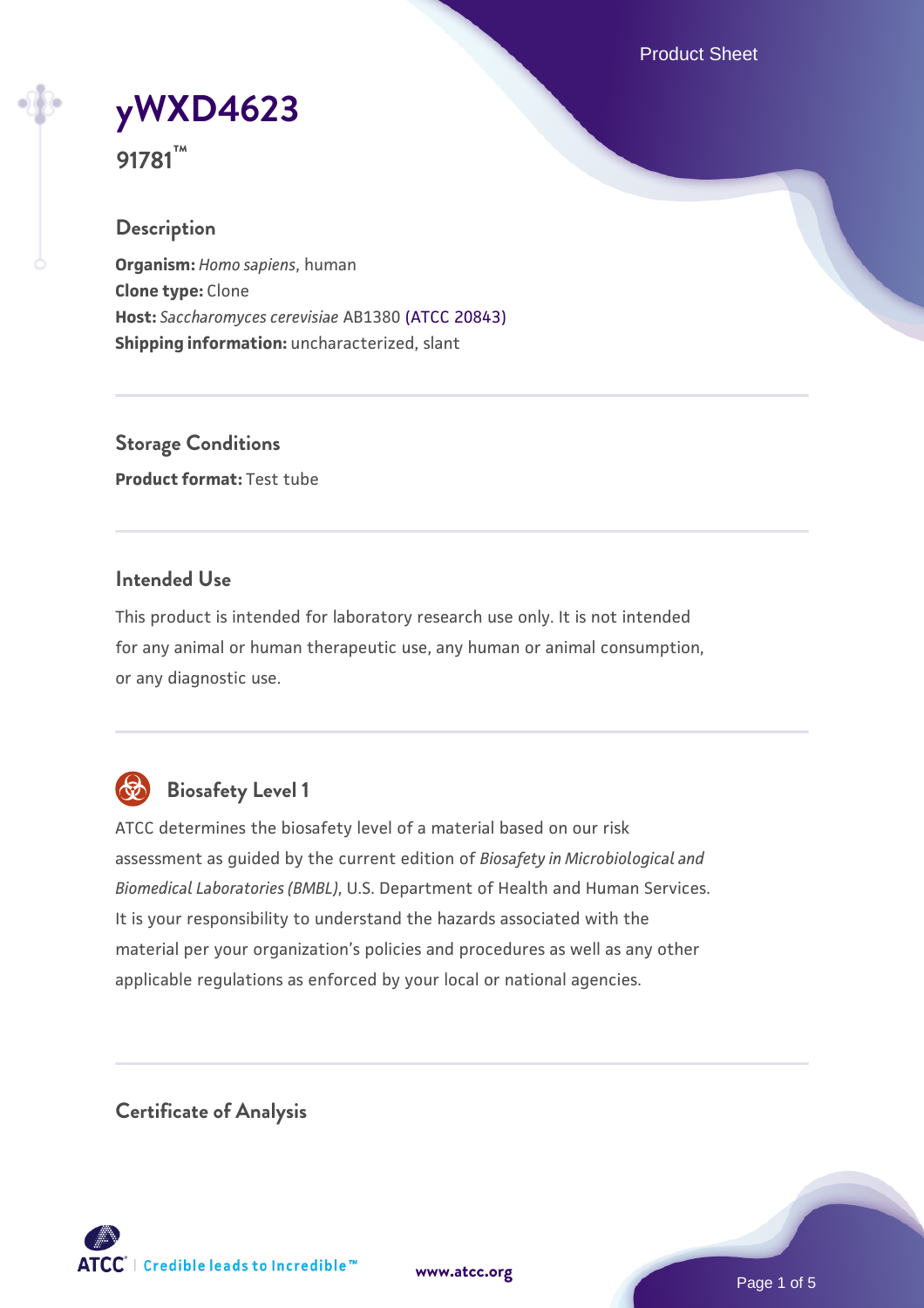# **[yWXD4623](https://www.atcc.org/products/91781)** Product Sheet **91781**

For batch-specific test results, refer to the applicable certificate of analysis that can be found at www.atcc.org.

### **Insert Information**

**Type of DNA:** genomic **Genome:** Homo sapiens **Chromosome:** X X pter-q27.3 **Gene name:** DNA Segment, single copy **Gene product:** DNA Segment, single copy [DXS3592] **Gene symbol:** DXS3592 **Contains complete coding sequence:** Unknown **Insert end:** EcoRI

### **Vector Information**

**Construct size (kb):** 225.0 **Intact vector size:** 11.454 **Vector name:** pYAC4 **Type of vector:** YAC **Host range:** *Saccharomyces cerevisiae*; *Escherichia coli* **Vector information:** other: telomere, 3548-4235 other: telomere, 6012-6699 Cross references: DNA Seq. Acc.: U01086 **Cloning sites:** EcoRI **Markers:** SUP4; HIS3; ampR; URA3; TRP1 **Replicon:** pMB1, 7186-7186; ARS1, 9632-10376

# **Growth Conditions**

**Medium:** 



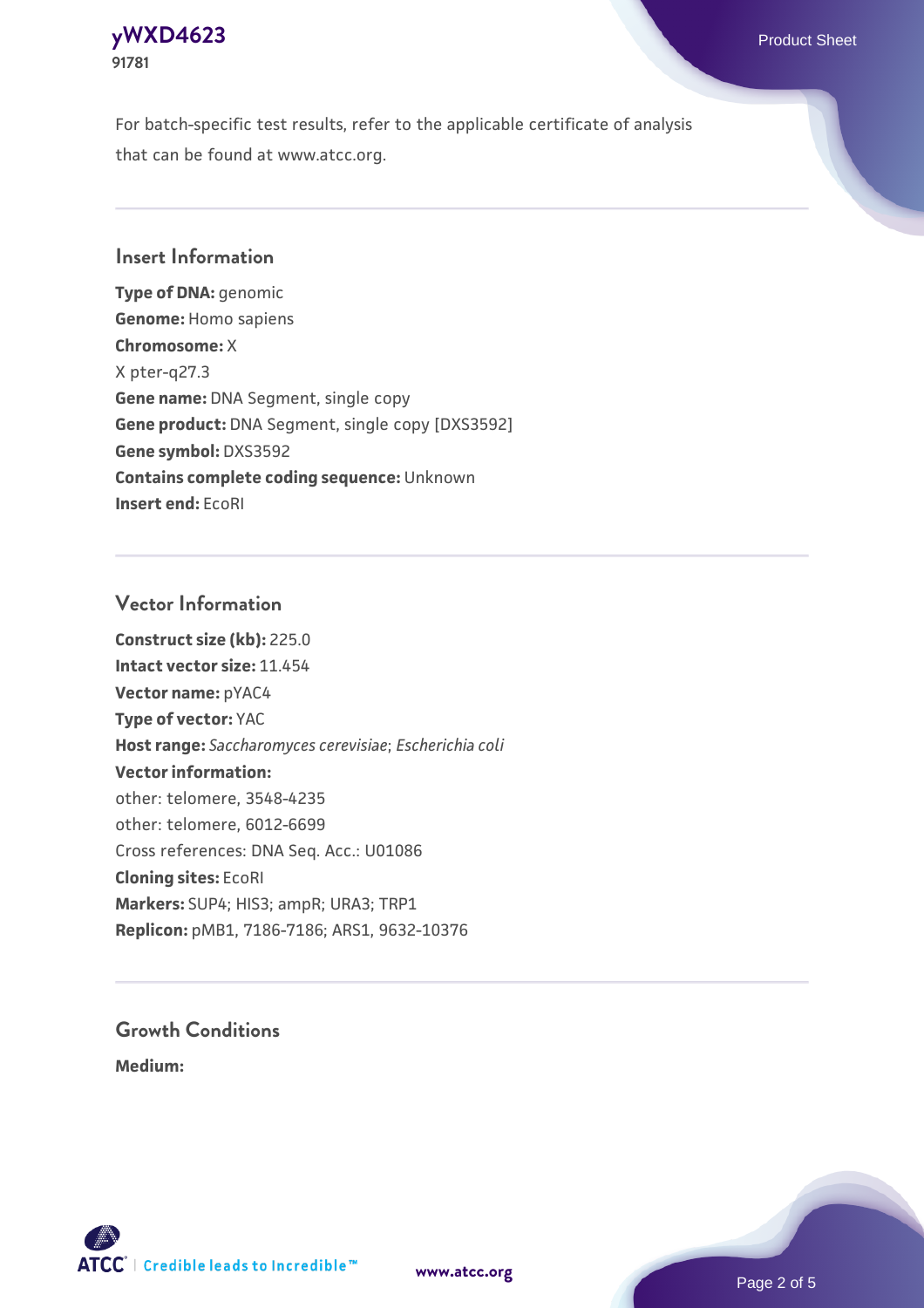### **[yWXD4623](https://www.atcc.org/products/91781)** Product Sheet **91781**

[ATCC Medium 1245: YEPD](https://www.atcc.org/-/media/product-assets/documents/microbial-media-formulations/1/2/4/5/atcc-medium-1245.pdf?rev=705ca55d1b6f490a808a965d5c072196) **Temperature:** 30°C

#### **Notes**

More information may be available from ATCC (http://www.atcc.org or 703- 365-2620).

# **Material Citation**

If use of this material results in a scientific publication, please cite the material in the following manner: yWXD4623 (ATCC 91781)

## **References**

References and other information relating to this material are available at www.atcc.org.

## **Warranty**

The product is provided 'AS IS' and the viability of ATCC® products is warranted for 30 days from the date of shipment, provided that the customer has stored and handled the product according to the information included on the product information sheet, website, and Certificate of Analysis. For living cultures, ATCC lists the media formulation and reagents that have been found to be effective for the product. While other unspecified media and reagents may also produce satisfactory results, a change in the ATCC and/or depositor-recommended protocols may affect the recovery, growth, and/or function of the product. If an alternative medium formulation or reagent is used, the ATCC warranty for viability is no longer



**[www.atcc.org](http://www.atcc.org)**

Page 3 of 5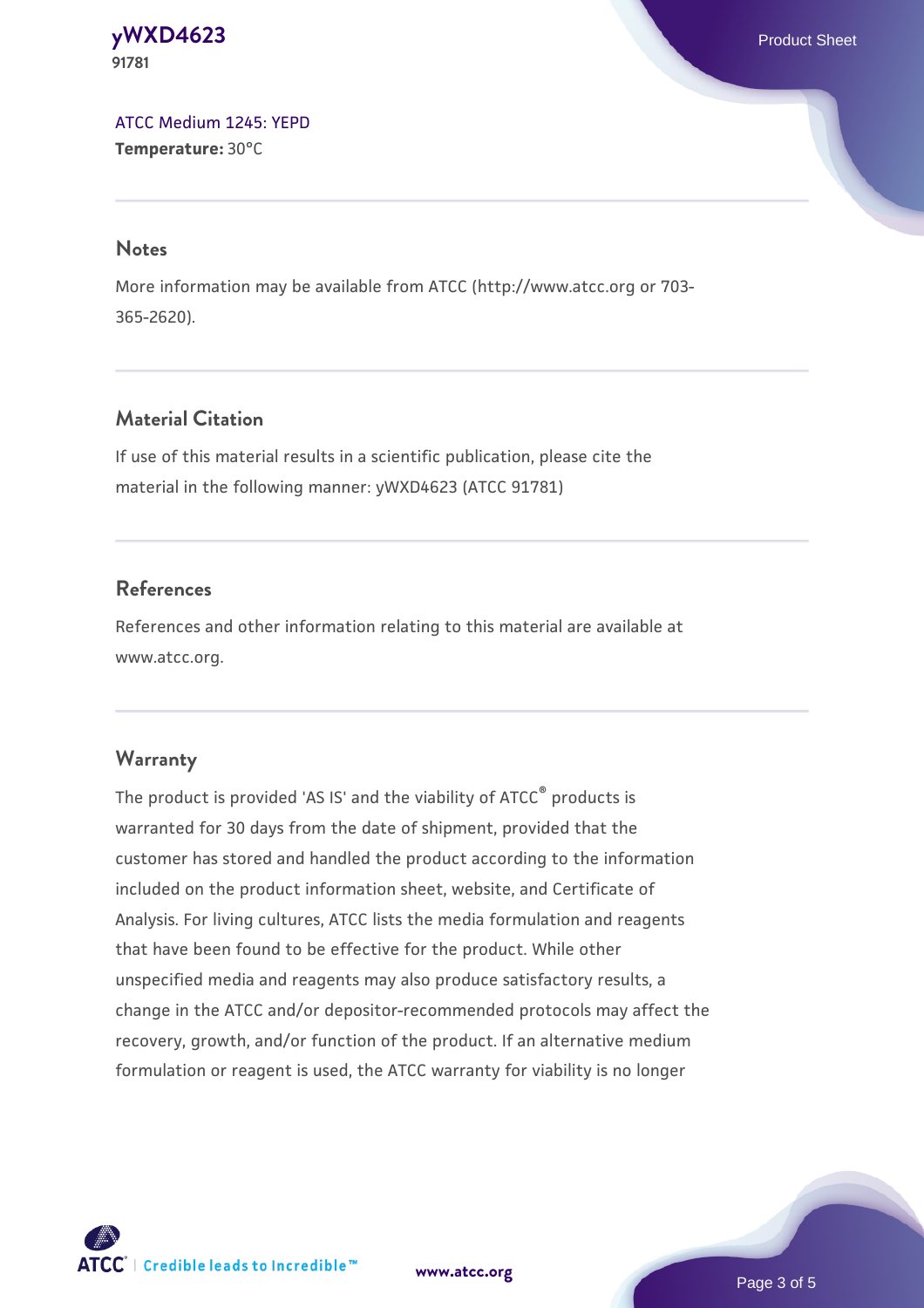**[yWXD4623](https://www.atcc.org/products/91781)** Product Sheet **91781**

valid. Except as expressly set forth herein, no other warranties of any kind are provided, express or implied, including, but not limited to, any implied warranties of merchantability, fitness for a particular purpose, manufacture according to cGMP standards, typicality, safety, accuracy, and/or noninfringement.

#### **Disclaimers**

This product is intended for laboratory research use only. It is not intended for any animal or human therapeutic use, any human or animal consumption, or any diagnostic use. Any proposed commercial use is prohibited without a license from ATCC.

While ATCC uses reasonable efforts to include accurate and up-to-date information on this product sheet, ATCC makes no warranties or representations as to its accuracy. Citations from scientific literature and patents are provided for informational purposes only. ATCC does not warrant that such information has been confirmed to be accurate or complete and the customer bears the sole responsibility of confirming the accuracy and completeness of any such information.

This product is sent on the condition that the customer is responsible for and assumes all risk and responsibility in connection with the receipt, handling, storage, disposal, and use of the ATCC product including without limitation taking all appropriate safety and handling precautions to minimize health or environmental risk. As a condition of receiving the material, the customer agrees that any activity undertaken with the ATCC product and any progeny or modifications will be conducted in compliance with all applicable laws, regulations, and guidelines. This product is provided 'AS IS' with no representations or warranties whatsoever except as expressly set forth herein and in no event shall ATCC, its parents, subsidiaries, directors, officers, agents, employees, assigns, successors, and affiliates be liable for indirect, special, incidental, or consequential damages of any kind in connection with or arising out of the customer's use of the product. While reasonable effort is made to ensure authenticity and reliability of materials on deposit, ATCC is not liable for damages arising from the misidentification or



**[www.atcc.org](http://www.atcc.org)**

Page 4 of 5